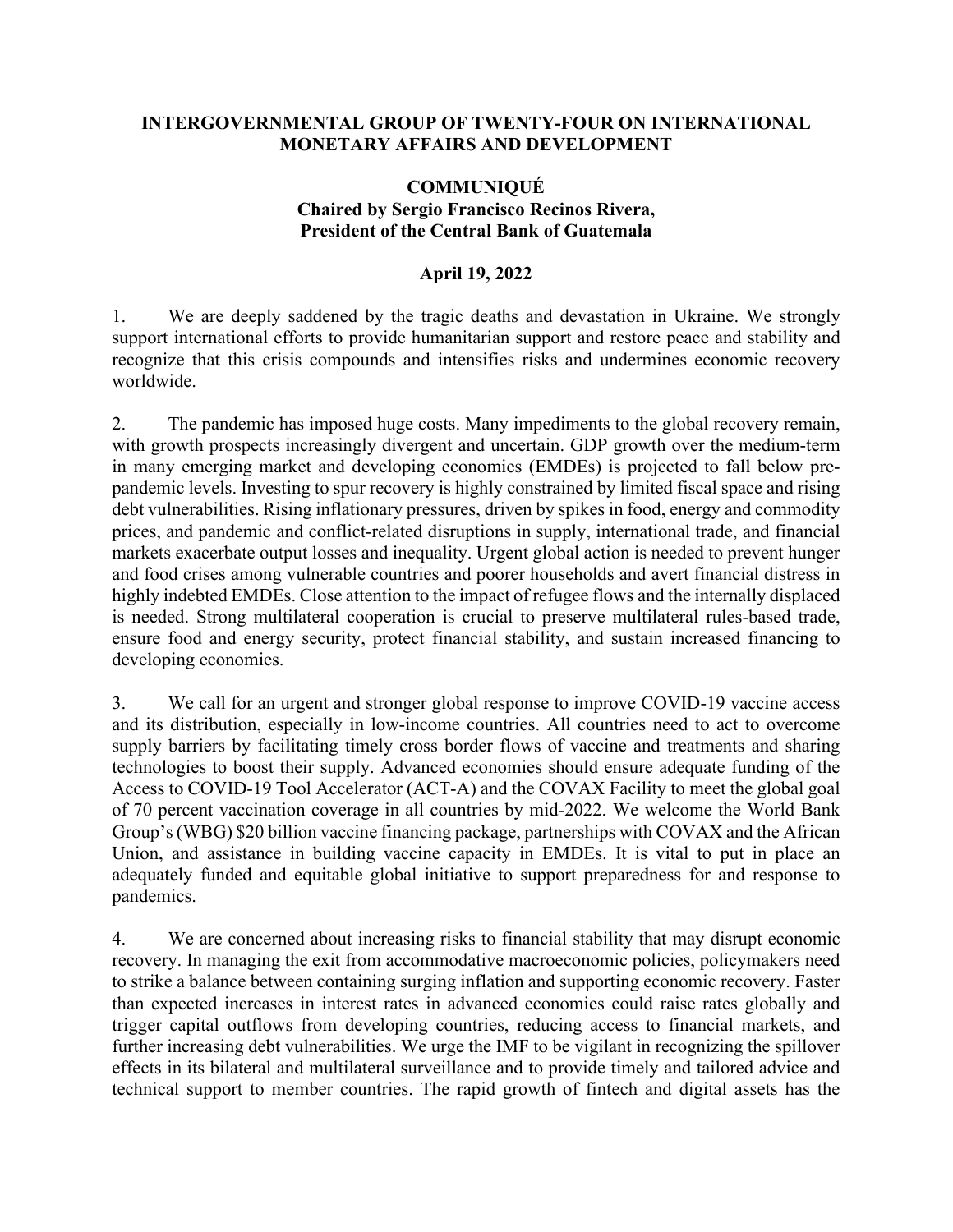potential to facilitate efficient cross-border payments, but also presents risks, especially in EMDEs. In this context, more countries are exploring the issuance of Central Bank Digital Currencies (CBDCs), which offer opportunities, but also pose global policy challenges. Supporting EMDEs in their digitalization efforts is crucial to avoid a digital divide. We urge the IMF to analyze the implications of digitalization in payments systems and cross-border capital flows as adoption of digital assets and currencies accelerates, with a view to supporting countries mitigate risks.

5. Against this background, we will continue to strengthen the mix of policies to ensure financial stability based on our countries' specific circumstances. We welcome the recognition of the role of pre-emptive macroprudential and capital flow measures in managing capital inflows in the IMF's revised Institutional View on the Liberalization and Management of Capital Flows, while considering that they cannot substitute for sound fundamentals and warranted macroeconomic adjustment. An important next step is to extend the analysis and advice to include preemptive measures for capital outflows. We also encourage the IMF to further develop its work to assist members address economic vulnerabilities to enhance resilience and avoid undue reliance on capital flow measures.

6. We reiterate the need for a strong Global Financial Safety Net, with an adequately resourced and quota-based IMF at its center. Within its mandate, the IMF should continue to adapt its advice and lending toolkit to serve the diverse needs of EMDEs and to respond to multiple global shocks. We commend the timely and expanded use of the Fund's emergency lending facilities, which has provided vital support for pandemic response. We draw attention to the role of precautionary financing instruments in helping eligible countries deal with tail external risks. We welcome the IMF's strategy to flexibly tailor its assistance to fragile states considering the drivers of fragility, capacity and reform constraints, and their specific financing needs. Strong country ownership of country engagement strategies with fragile states will play a fundamental role in effectively implementing this strategy.

7. We call on the IMF to urgently review its sources of revenues, which consists mainly of income from lending, including surcharges. This review should assess the appropriate burdensharing among IMF's member countries to support the sustained provision of a global public good. In this context, we call on the IMF to correct the regressive and procyclical character of its surcharge policy. It should consider suspending or temporarily substantially reducing surcharges to support countries with severe balance of payments constraints.

8. We call on the IMF to set clear timelines and deliverables to ensure the timely completion of the  $16<sup>th</sup>$  General Review of Quotas (GRQ) no later than December 15, 2023. We call for an increase in the IMF's quota resources to ensure an adequately resourced IMF that is less dependent on temporary borrowed resources to boost its lending capacity in times of crises. Failure to deliver a quota increase will result in a sharp decline in the IMF's resource envelope as temporary borrowing arrangements expire – at a time of potentially high liquidity needs in developing countries – which could threaten the IMF's effectiveness and credibility. We call for a revised quota formula that further shifts quota shares from advanced countries to dynamic EMDEs reflecting their growing weight in the global economy. The realignment of quota shares must protect the quota shares of all PRGT-eligible members and small developing states and should not be at the expense of other EMDEs. The  $16<sup>th</sup>$  GRQ should deepen governance reforms to improve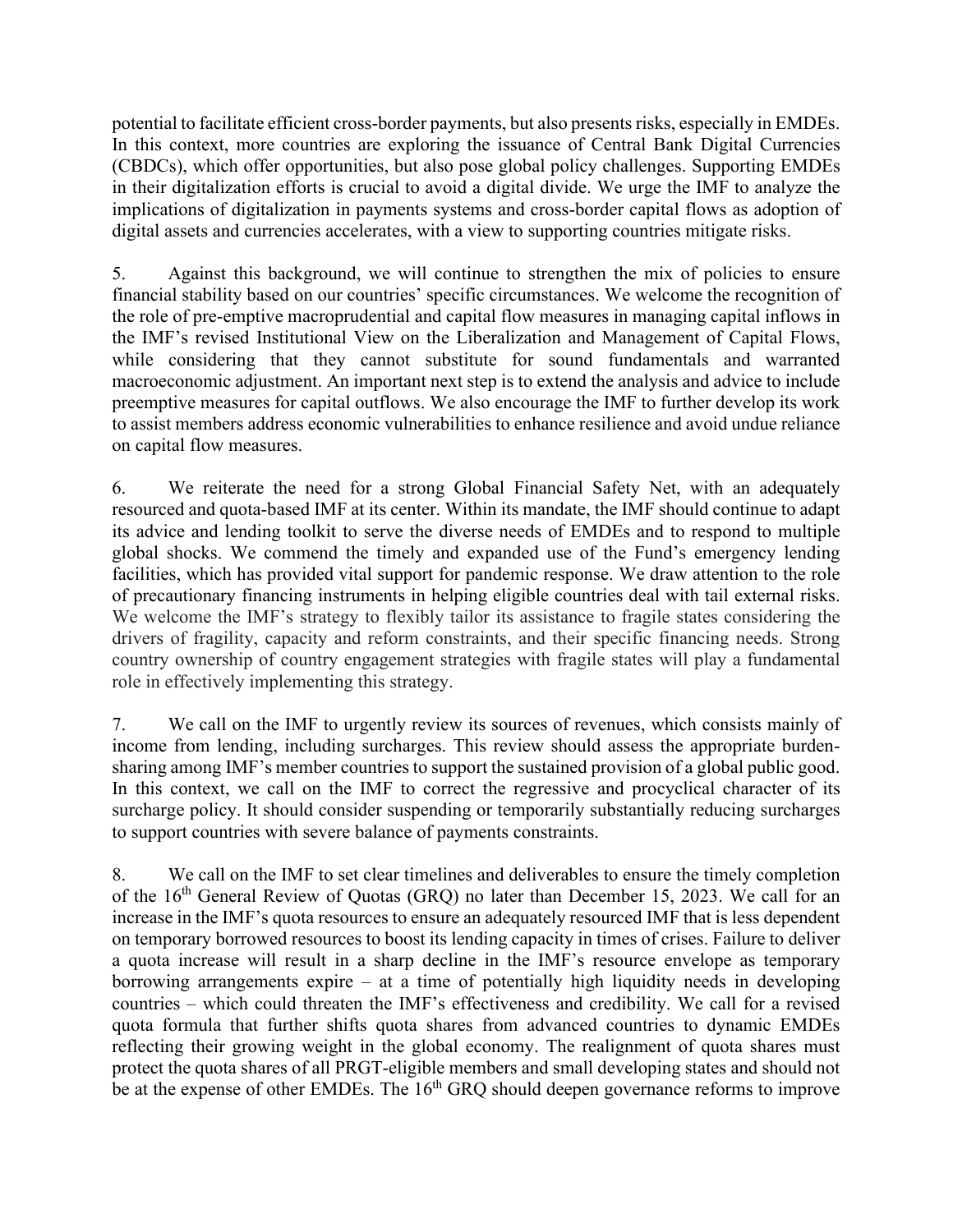the voice and representation of EMDEs in the IMF's Executive Board, including introducing a third Chair for Sub-Saharan Africa, but not at the expense of other EMDEs' Chairs.

9. The \$650 billion Special Drawing Rights (SDRs) allocation in 2021 provided a timely boost to global liquidity. We welcome the creation of the Resilience and Sustainability Trust (RST) through which SDRs can be voluntarily channeled to countries in need. We call on the IMF to ensure the RST is operational by the 2022 Annual Meetings and to work in close collaboration with the WBG in implementing the RST. We welcome the global ambition to voluntarily channel \$100 billion of unused SDRs to developing countries that need liquidity support and urge further pledges to meet that goal. We ask the IMF to ensure that support from the RST covers the broad range of structural reforms and policies in developing countries that are needed to enhance resilience and prospective balance of payments sustainability, delivering the scale of medium-term financing required to address them. We call for the strengthening the resources of the Poverty Reduction and Growth Trust (PRGT), including from rechanneled SDRs, and urge donor countries to provide the subsidy resources needed to ensure its effectiveness and sustainability.

10. The WBG and other MDBs should use the strength of their balance sheets, to the fullest extent possible, to boost their lending capacity while preserving financial prudence and resilience. Scaled up financing from MDBs needs to be sustained to support enormous and urgent public investments needed to spur a post-pandemic recovery, address key drivers of inequality, confront the education crisis, and prevent economic scarring, especially at a time when fiscal resources are highly strained. We welcome the successful IDA20 replenishment a year in advance to enhance support to low-income countries (LICs) in confronting the health and economic impact of the pandemic. We urge the WBG to develop innovative means to assist fragile states that are not eligible to avail of its traditional lending windows but have been severely affected by the pandemic. We welcome the WBG's timely financial assistance to Ukraine and look forward to its support to other countries harmed by the conflict. We urge the WBG to extend concessional financing to developing countries experiencing disproportionate migration, displacement, and refugee flows, including from the impact of the Ukraine crisis. We reiterate our call on the IMF and the WBG to strengthen their analytical work on the macroeconomic and development impacts of migration and refugee flows. In addition, the WBG should develop effective instruments to catalyze publicprivate partnerships, especially in infrastructure, which have fallen far short of expectations. We welcome the WBG's support to help countries harness the development potential from digitalization.

11. We reiterate our call on the WBG to develop a medium-term strategy for middle-income countries (MICs), considering their evolving landscape and circumstances. Many MICs face challenges in transforming their economies to improve their medium-term growth prospects and reduce high levels of poverty and inequality. Recovering better from the economic contraction will require policy reforms and significant public investments in sustainable infrastructure, human development, and social protection. The WBG and other MDBs must play a stronger role in development financing for MICs and facilitating knowledge transfer.

12. Debt burdens in EMDEs have risen sharply in the past two years, driven largely by reduced fiscal revenues and increased public spending for pandemic response. Debt related risks need urgent attention to avert economic distress in highly indebted countries. We welcome the